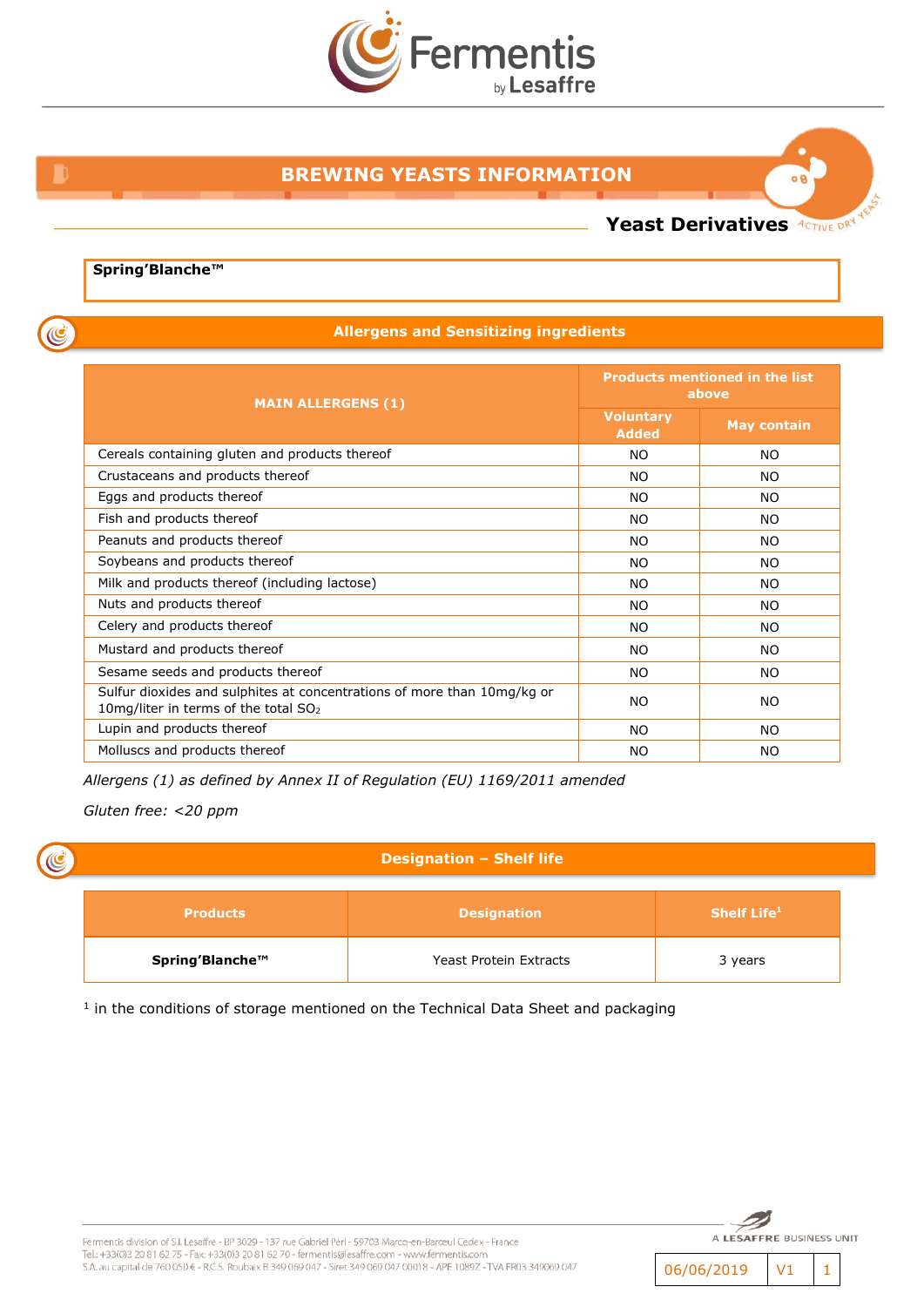

## **Manufacturing statement**

| <b>PRODUCTS</b>                                                                                                                                                                                                     | <b>YEAST DERIVATIVES</b><br><b>PRODUCTION PLANT</b> | <b>PACKAGING PLANT</b>                                                    |  |  |
|---------------------------------------------------------------------------------------------------------------------------------------------------------------------------------------------------------------------|-----------------------------------------------------|---------------------------------------------------------------------------|--|--|
| Spring'Blanche™                                                                                                                                                                                                     | <b>BioSpringer, France</b>                          | <b>Lesaffre Ingredients Services,</b><br><b>France</b><br>Packaging: 100g |  |  |
| <b>BioSpringer France</b> , a Lesaffre Group Company, is FSSC 22 000 and ISO 9001 certified.<br>Addresses: 103 rue Jean Jaurès, 94704 Maisons-Alfort - France                                                       |                                                     |                                                                           |  |  |
| 6 rue de Saint-Nazaire, 67100 Strasbourg - France<br><b>Lesaffre Ingredients Services</b> , a Lesaffre Group Company is ISO 9001 and FSSC 22000 certified.<br>Address: 67 Rue de la Gare, F 50510 Cérences - France |                                                     |                                                                           |  |  |
| Fermentis is a Division of <b>Société Industrielle Lesaffre</b> , a Lesaffre Group Company.<br>Address: BP 3029, rue Gabriel Péri nº137, F 59703 Marcg-en-Barœul - France                                           |                                                     |                                                                           |  |  |
| All certificates mentioned above are available on request.                                                                                                                                                          |                                                     |                                                                           |  |  |

**Origin**

All the yeast derivatives contained in our products are from fungal origin.





C

**Animal Free BSE / TSE**

There are no protein elements based on animal flour and no fat matter based on animal products used in the production of brewing yeast derivatives.



#### **Antibiotics Free**

Even if the antibiotics can be legally used in order to control the microbial development for specific process or application, microbiological control is managed in process according to the conventional way (mechanic, thermal and / or chemical) without introduction of antibiotics in the brewing yeast derivatives.

We believed that compliance with Good Manufacturing Practices integrating application of routinely conventional cleaning operations, and usage of food compatible equipment and adequate engineering, are altogether sufficient in order to satisfactorily manage the yeast process without the usage of antibiotics.



06/06/2019 V1 2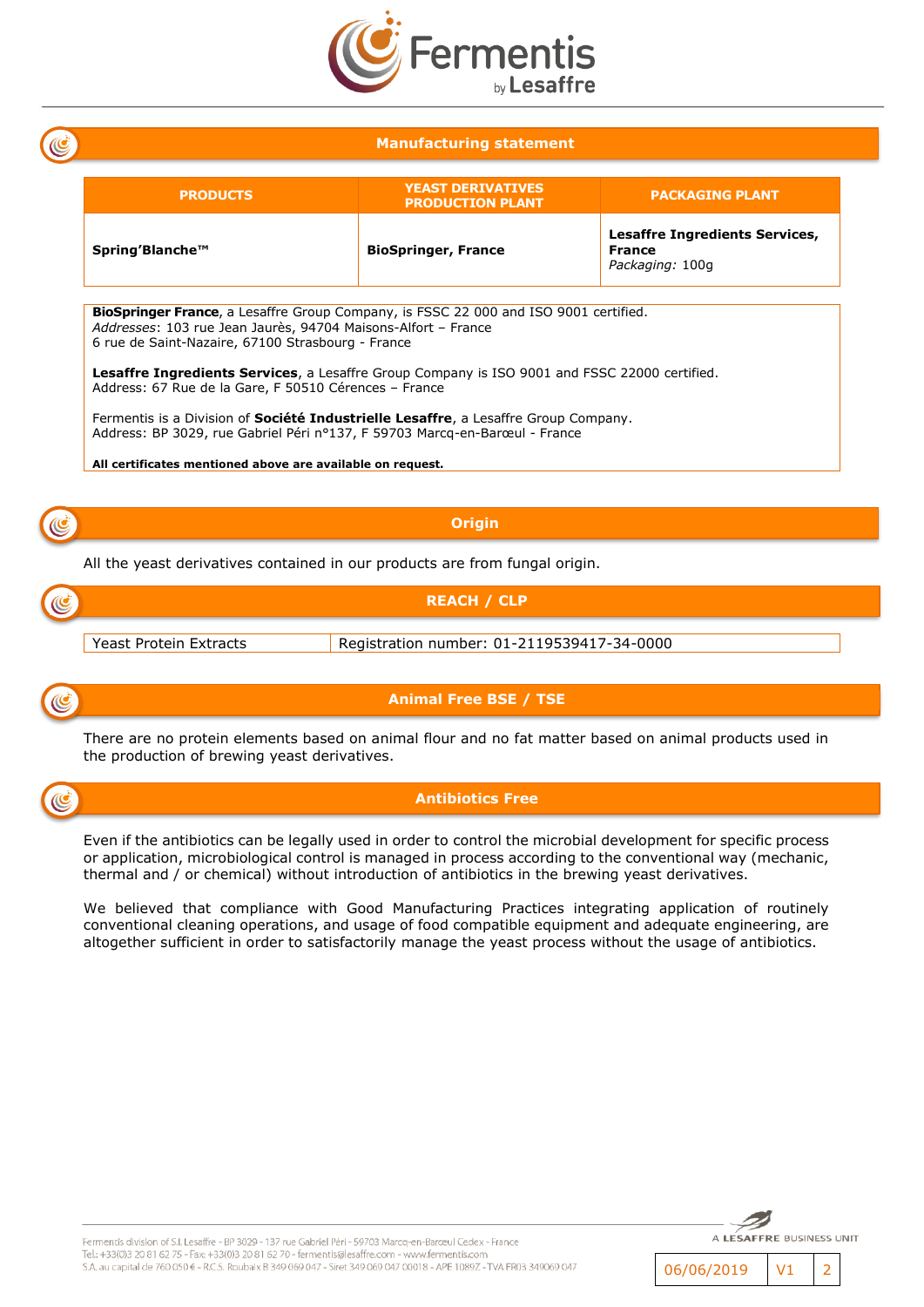



#### **Dioxins**

Regulation (EC) No 1881/2006 amended sets maximal rates for dioxins, DL-PCBs and NDL-PCBs in certain foodstuffs.

Brewing yeast derivatives as such do not fall within the categories of foodstuffs under Regulation (EC) 1881/2006 and therefore are not subjected to specific rates in Dioxins, PCBs or PCB-DL-NDL.

Nevertheless, brewing yeast derivatives are regularly submitted to controls for Dioxins, PCB-DL and PCB-NDL.

Results of those analyses have always been below the maximal rates in Dioxins, PCBs and PCB DL NDL set by Regulation (EC) No 1881/2006 especially in vegetable oils and fats:

- All dioxins 0.75 pg OMS-PCDD/F-TEQ/g of fats
- All dioxins and PCB-DL: 1.25 pg OMS-PCSS/F-PCB-TEQ/g of fats
- All PCB NDL: 40 ng/g of fats

**Food Grade**

We apply Good Manufacturing Practices and ensure that all stages of production, processing and distribution under our control satisfy the relevant hygiene requirements laid down in the European regulation on the hygiene of foodstuffs (Hygiene Pack: Reg. (EC) n° 852/2004).

Brewing yeast derivatives are fit for human consumption.

Besides, we have implemented an HACCP study, based on recommendations of Codex Alimentarius (General principles on food hygiene), with control plans, physico-chemical and bacteriological analysis so as to answer to the European rule and to the defined specifications.

In addition, a follow up is carried out concerning the research of chemical contamination every year (heavy metals, pesticides, mycotoxins…).



C

#### **Non-GMO**

The strains used for the production of brewing yeast derivatives do not contain any Genetically Modified Organisms (GMO), as defined by European Directive 2001/18/CE dated 12 March 2001.

As a consequence, we guarantee that yeast derivatives are not subject to any further conditions of traceability and labelling regarding the EU Regulation n°1829/2003 and n°1830/2003.



Brewing yeast derivatives are regularly submitted to tests carried out by external laboratories. Indeed, we have implemented an HACCP study, with control plans, physico-chemical and bacteriological analysis.

We certify that, up to now, results of those analyses have always been conforming to specifications of the European regulation 1881/2006, establishing community procedures related to contaminants in foodstuffs.



#### **Non-ionization / Irradiation**

There is no ionization or irradiation treatment to produce yeast derivatives.



European regulation No. 1881/2006 sets maximal rates for certain contaminants that may be contained in food including the following mycotoxins: Aflatoxins, Ochratoxin A, Zearalenone, Deoxynivalenol, Fumonisins.

Brewing yeast derivatives are not subjected to this regulation (there is no maximal rate).

We certify that the results of analysis of these mycotoxins comply with the maximum rates set by the European Regulation No 1181/2006.



A LESAFFRE BUSINESS UNIT

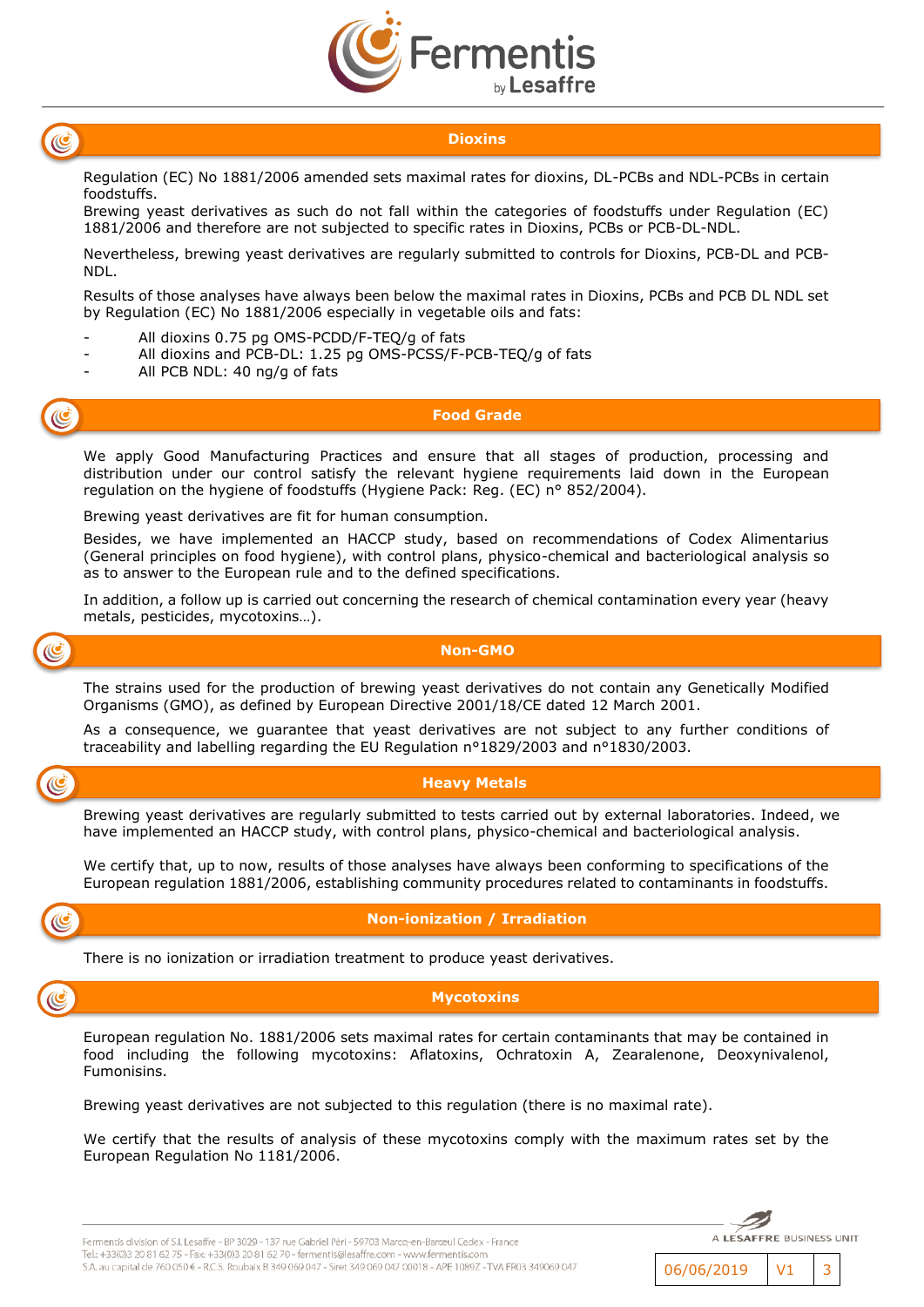



## **Nanotechnology**

You query us about nanomaterials in Spring'Blanche™. Nanomaterials are defined in several regulation on the following terms:

"Manufactured nanomaterials" in the regulation (EU) 2015/2283,

"Substances in nanoparticular state" in the French decree n° 2012-232,

"Nanomaterials" in the European commission recommendation 2011/696/UE.

We are able to inform you that, the aforesaid product we are delivering you and the raw materials used for its production do not answer to the above-mentioned definitions.

# $\mathbb{C}$

#### **Non-radioactivity**

Yeast derivatives are produced without radioactive treatment.



## **Pesticides**

The European regulations (Regulation 396/2005) and the Codex Alimentarius don't fix maximum residue limits of pesticides applicable to yeasts or molasses used as substrate for fermentation.

However, concerning raw products such as beets and canes, there are maximum residue limits. We make regular analysis of contaminants on our raw materials and our finished products. So far the results of the analyses made on the molasses are under the maximum residue limits applicable to sugar beets and sugar canes.

European Regulation 396/2005 plans in its annex VI to define transformation factors which will enable to calculate maximum residue limits for processed products. The transformation factors are coefficients which integrate the expected dilution or concentration of the residue of pesticide in the process. We carefully follow the implementation of those transformation factors and we will take them into account in our contaminant monitoring plan as soon as they will be published.

Concerning our finished products, so far the results are:

- Concerning organochlorine: 5 to 50µg/kg depending on molecules
- Concerning organophosphorus: 5 to 50µg/kg depending on molecules
- Concerning the triazoles: < 0.2mg/kg
- Other pesticides researched: 5-50µg/kg depending on molecules



#### **Preservatives / Hormone**

We don't use any preservative or hormone in the process of brewing yeast derivatives.

## **Stability of the products**

Brewing yeast derivatives are stable in their original packaging at a temperature of maximum 20°C and in a dry place.

## **Vegetarian / Vegan**

Brewing yeast derivatives are suitable for vegetarians and vegans.



Fermentis division of S.I. Lesaffre - BP 3029 - 137 rue Gabriel Péri - 59703 Marcq-en-Barœul Cedex - France .<br>Tel.: +33(0)3 20 81 62 75 - Fax: +33(0)3 20 81 62 70 - fermentis@lesaffre.com - www.fermentis.com S.A. au capital de 760 050 € - R.C.S. Roubaix B 349 069 047 - Siret 349 069 047 00018 - APE 1089Z - TVA FR03 349069 047